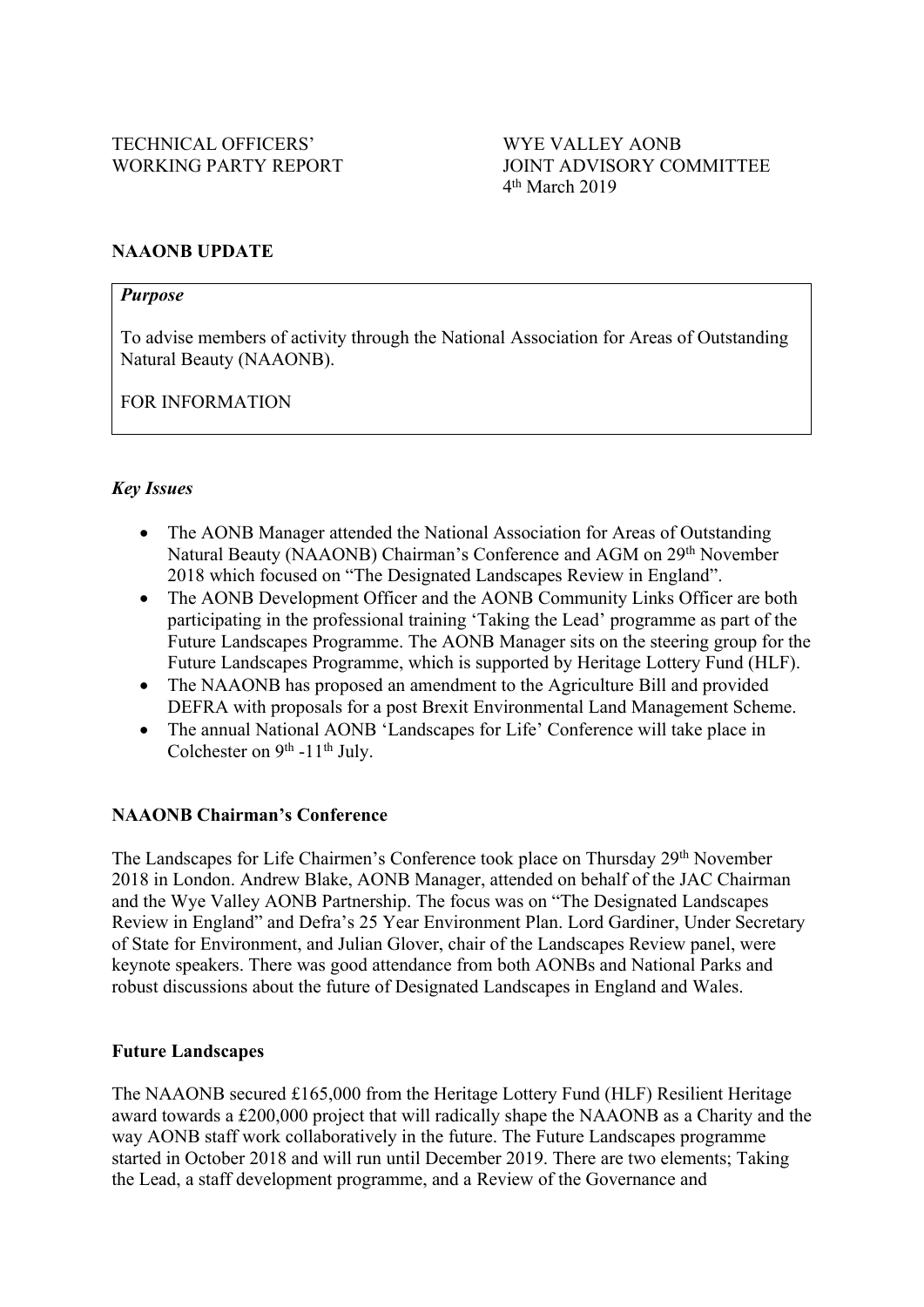Sustainability of the NAAONB. The AONB Manager sits on the steering group for the Future Landscapes programme.

# **Taking the Lead**

Forty staff from AONBs across the country, including the AONB Development Officer and the AONB Community Links Officer, are part of Taking the Lead. The intention of the programme is to strengthen the professional expertise within AONB teams and the AONB Family so that they are better placed to respond to the political, policy and fiscal challenges that will confront us.

Participants of the programme have all undertaken a self-assessment questionnaire to understand how they work most effectively. They then attended a series of regional workshops to ensure shared objectives can be reached and to identify, address and find solutions to complex problems and help realise opportunities, such as the Review of Designated Landscapes.

They will shortly start Topic Working Groups which will focus on issues and activities that will provide greater resilience to AONBs individually and collectively. Topic Working Groups will specifically be tasked with developing tools and finding solutions that will better position the AONB network to respond to the rapidly changing context.

Those participating in Taking the Lead will acquire skills and insights into problem solving and collaborative working, and are expected to cascade and share newly developed expertise within their own teams and on behalf of the AONB family. The programme will take place throughout 2019.

# **NAAONB Governance and Sustainability review**

The consultancy, Matthews Associates, have been commissioned to undertake a Review of the Governance and Sustainability of the NAAONB. They started their work in November and as one of their first activities they ran a workshop for NAAONB Trustees. In the coming months they will be making contact with members and partners as they formulate recommendations and actions for the NAAONB. The ultimate objective is to develop the NAAONB into a charity with the right purposes, the right governance and having the right people to oversee and deliver activity. This will be critical to securing the longer-term success for our Protected Landscapes. Matthews Associates are due to report in June 2019.

# **Farming for the Nation tests and trials**

The NAAONB submitted to DEFRA the AONB Family proposals for a post Brexit agrienvironment scheme "Farming for the Nation: AONBs as test beds for a new Environmental Land Management Scheme". This proposal included reference to nine tests and trials within AONBs. The crucial link between AONB Management Plans and future farming support was also emphasised. Defra has since indicated that they would like to take the proposal forward for further development, as it aligns with current ELM priorities and will support government policy development. This is a significant step towards a better post-CAP mechanism for supporting farmers and landowners.